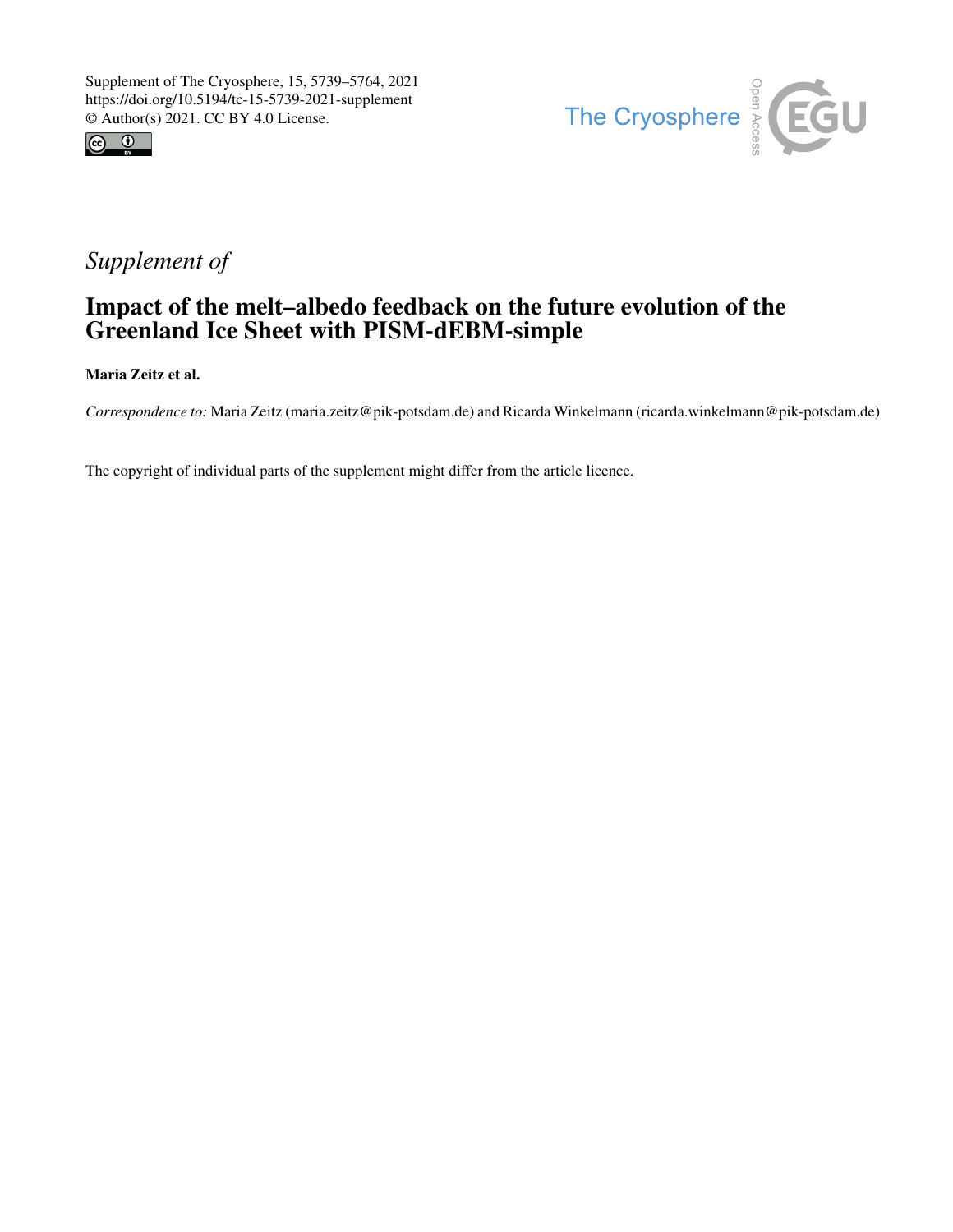

Figure S1. Comparison of simulated thickness and velocity magnitude with observed values. (A) Thickness differences are given between observed data (BedMachine, [\(Morlighem et al., 2017\)](#page-2-0)) and the initial state for the simulation at the end of the glacial cycle. The root mean square error is at 237m. (B) Differences in the magnitude of surface velocities between observed [\(Rignot and Mouginot, 2012\)](#page-2-1) and simulated values. The root mean square error is at 145m/yr. The differences are positive (blue), where the simulated values overestimate thicknesses or velocities and negative (red), where the simulated values underestimate thicknesses or velocities.

## 1 Statistical analysis of the initial state

The initial state was achieved by spinning up the model over 125 ka with a scalar temperature anomaly applied to the climatological mean from 1971-1990 of MAR v3.9 monthly temperature and precipitation fields. The precipitation is scaled with a 7.3% increase for each degree Celsius of warming [\(Huybrechts, 2002\)](#page-2-2).